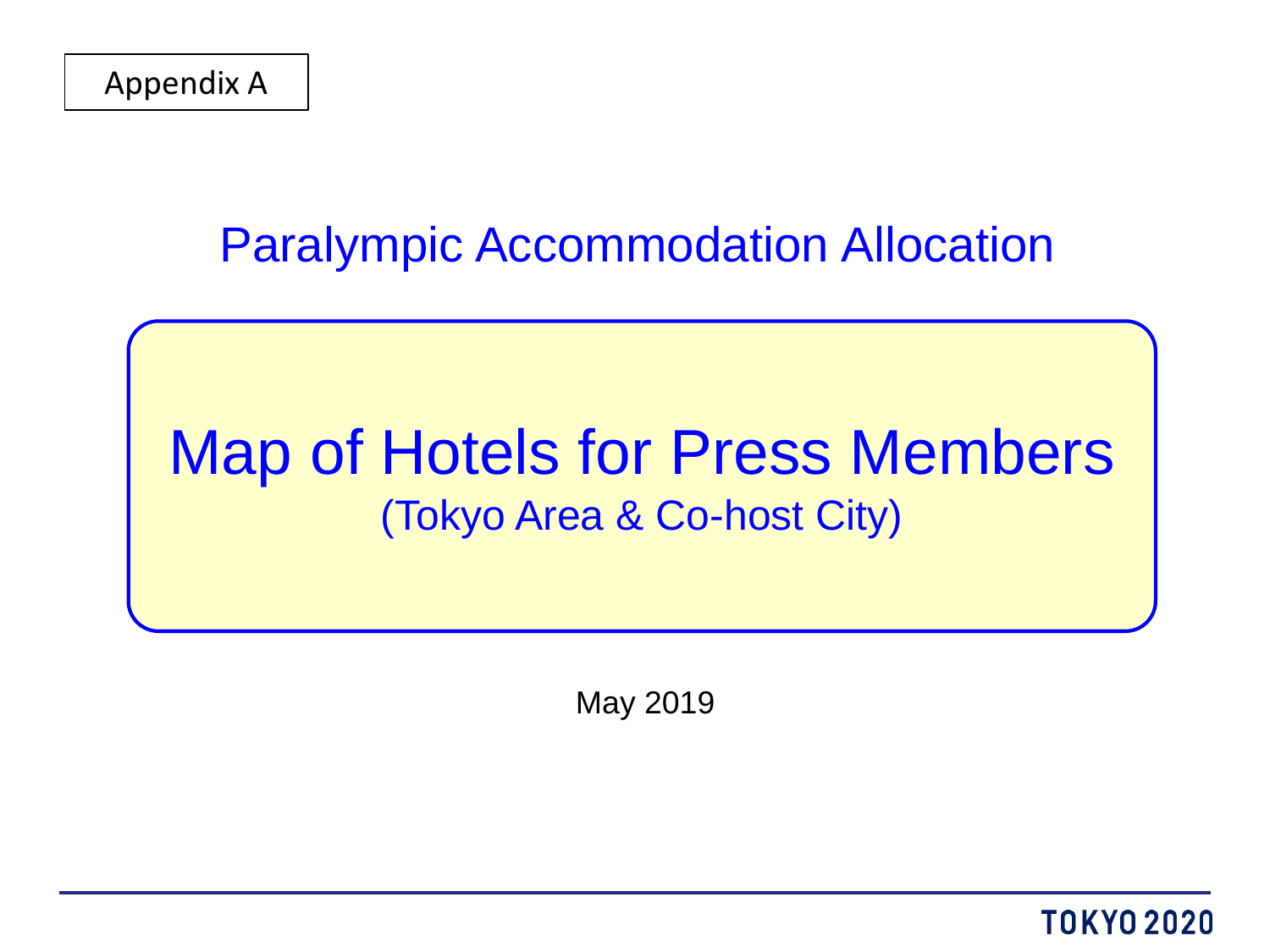# **Tokyo : Bay** Area Map for **Press**

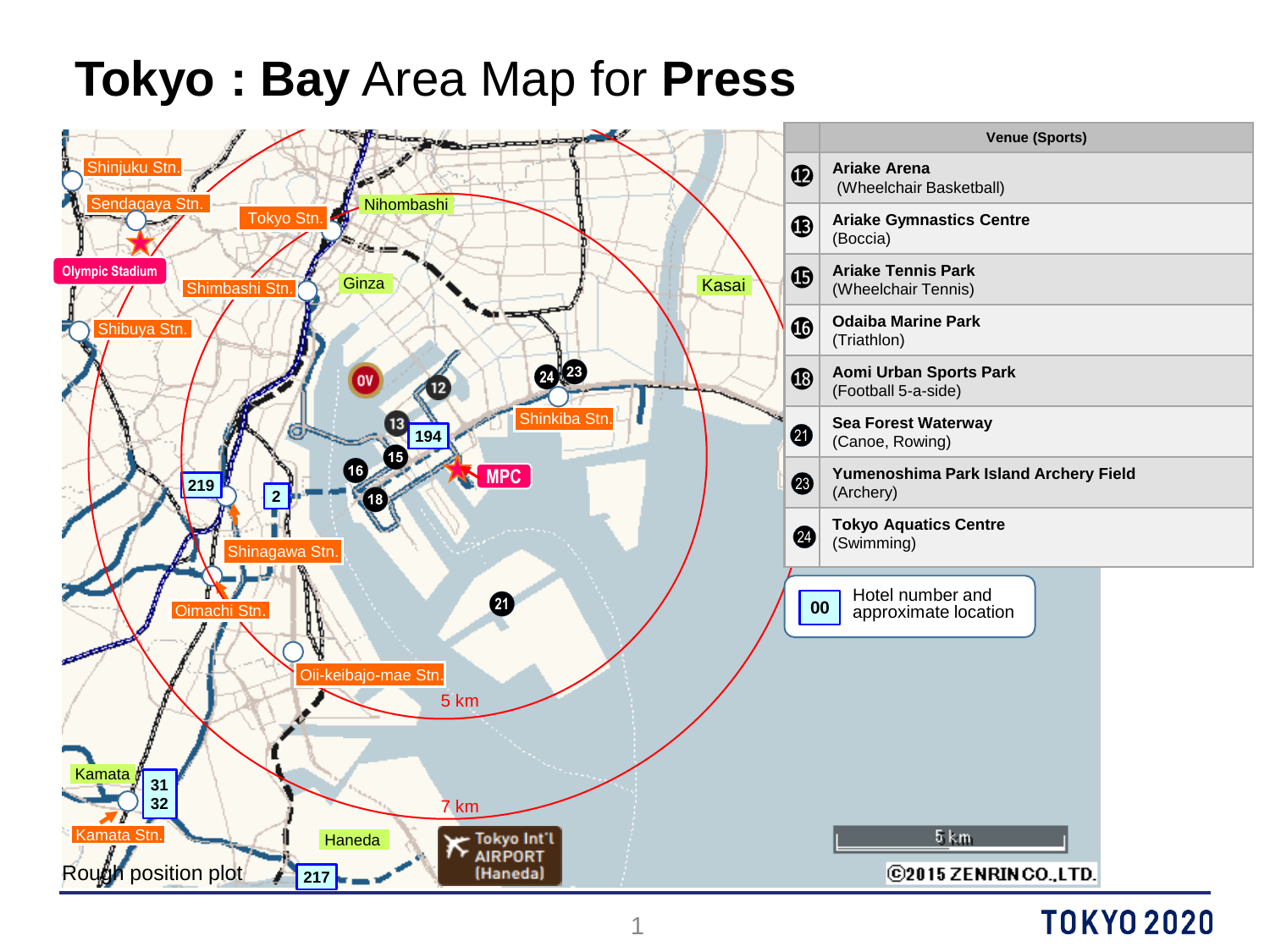# **Tokyo : West** Area Map for **Press**

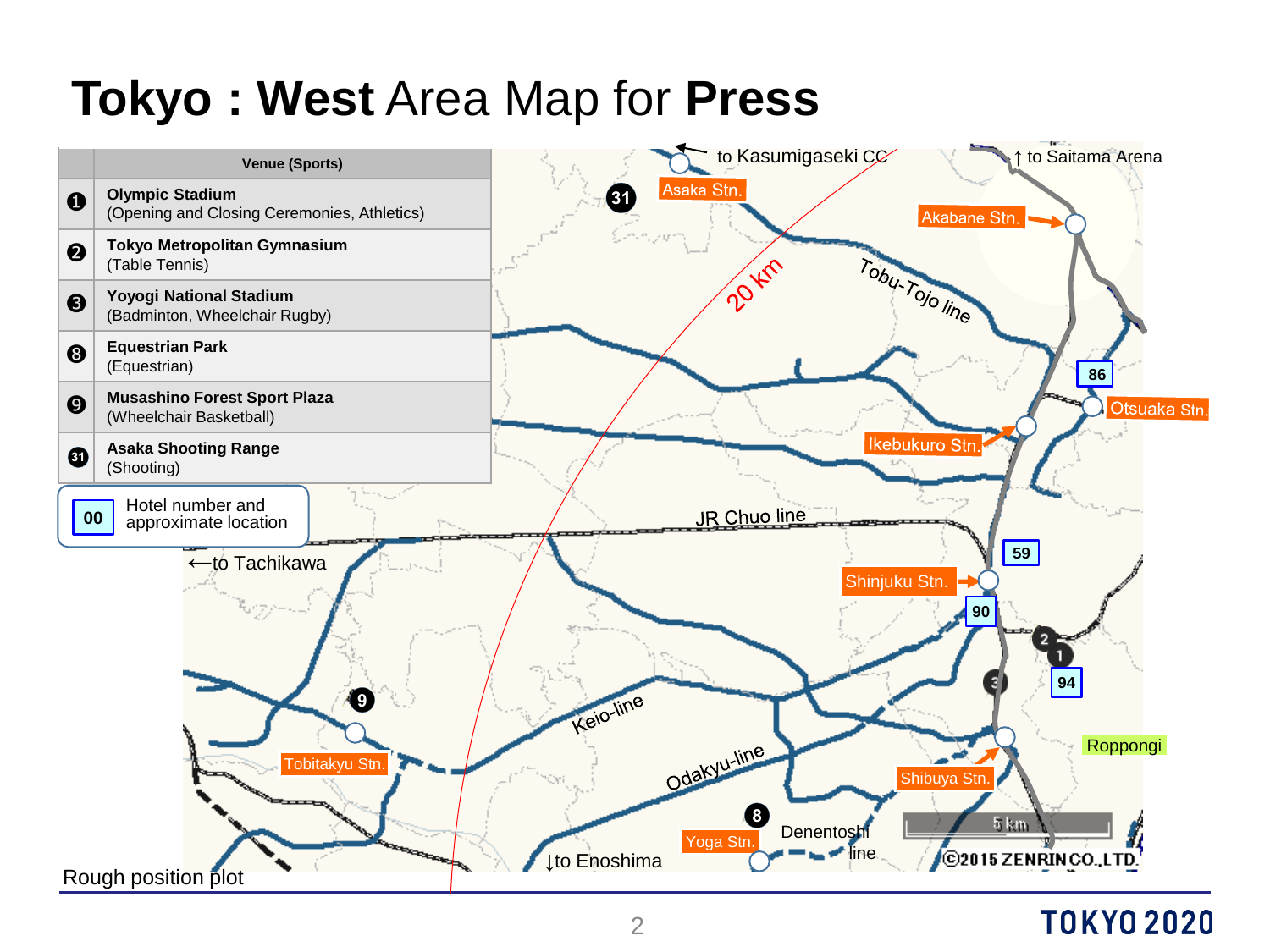## **Tokyo : Central** Area Map for **Press**

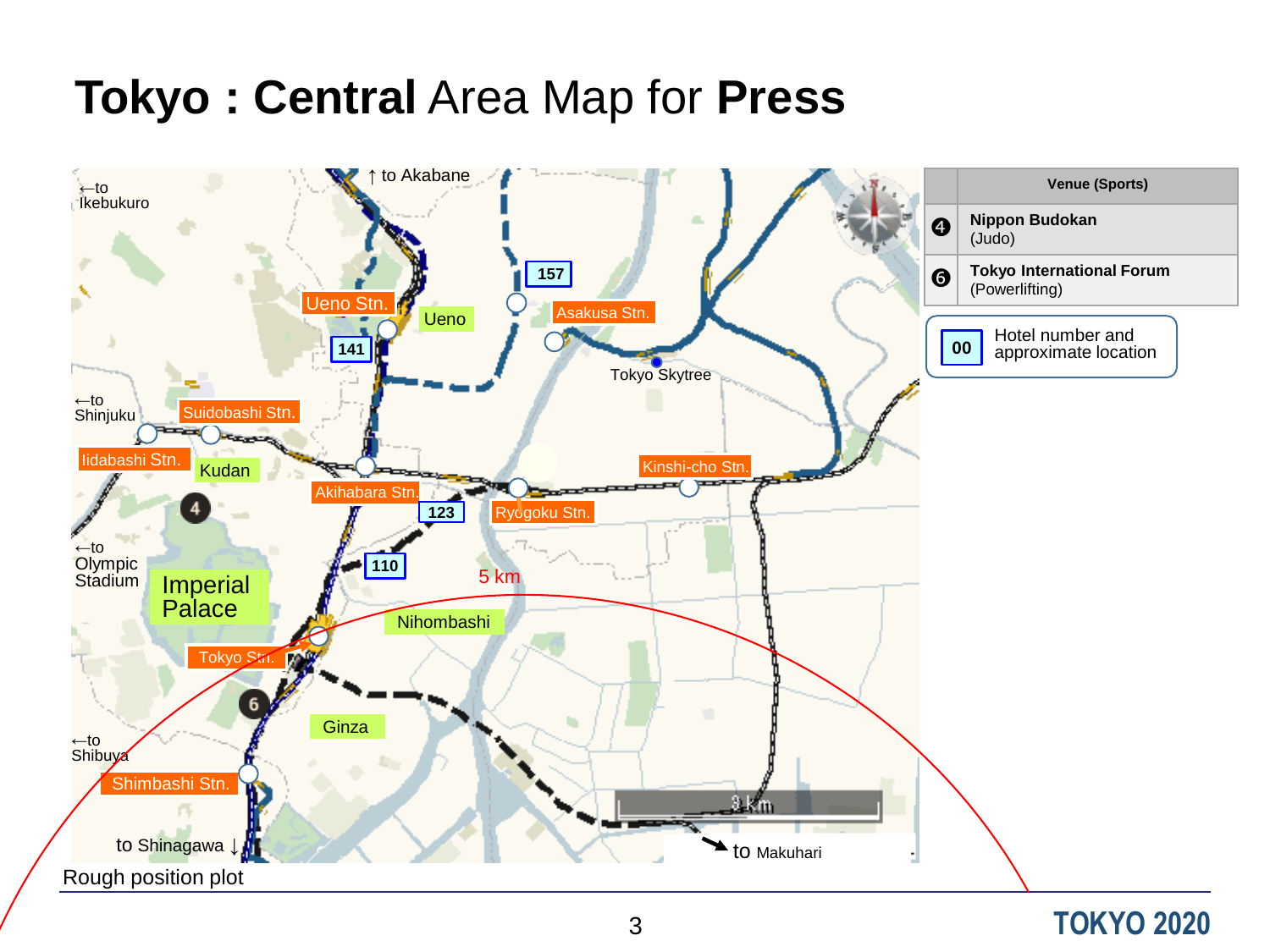# **Tokyo : Makuhari** Area Map for **Press**